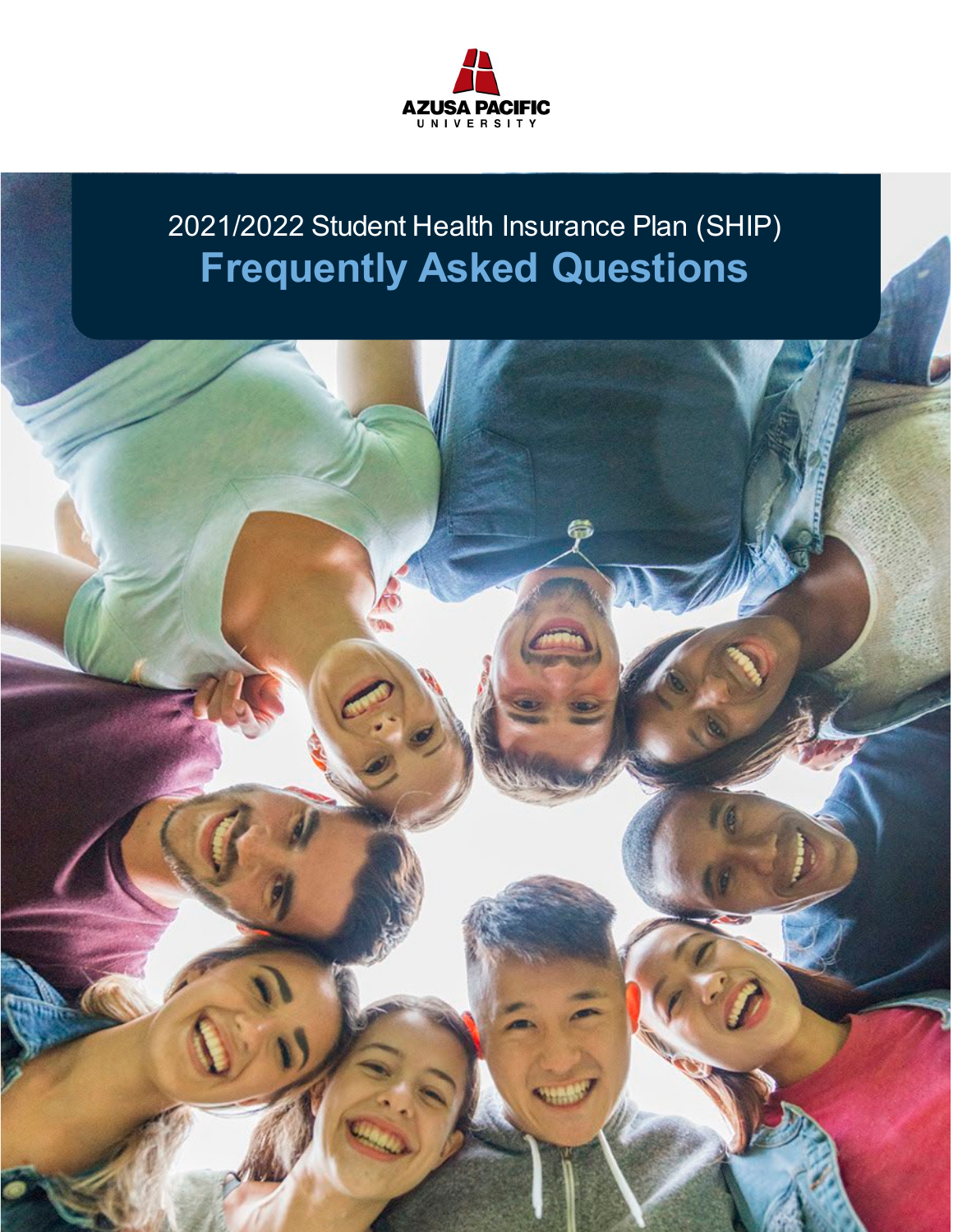

1

| <b>Topic / Question</b>                                                                | <b>Page Numbers</b> |
|----------------------------------------------------------------------------------------|---------------------|
| <b>Getting Started</b>                                                                 | 4                   |
| Where can I learn about my Student Health Insurance Plan (SHIP)?                       |                     |
| How do I log in?                                                                       |                     |
| <b>Enrolling in my SHIP</b>                                                            | $4 - 5$             |
| Am I eligible for Student Health Insurance?                                            |                     |
| How do I enroll?                                                                       |                     |
| How do I enroll my dependents?                                                         |                     |
| Once I've enrolled, can I cancel? Get a refund?                                        |                     |
| Can I enroll my dependents after the enrollment period is over?                        |                     |
| <b>Waiving the SHIP Coverage</b>                                                       | $5-9$               |
| Am I eligible to waive coverage offered by school?                                     |                     |
| What should I know before waiving?                                                     |                     |
| What is "comparable coverage?"                                                         |                     |
| How do I waive?                                                                        |                     |
| Can I edit my waiver form after I've submitted it?                                     |                     |
| Can I rescind my waiver form after I've submitted it?                                  |                     |
| Do you audit or verify my request to waive?                                            |                     |
| If I waive, but then lose my existing health insurance coverage, can I enroll in SHIP? |                     |
| Can I use one of my state's health insurance plans to waive my SHIP?                   |                     |
| <b>About my Benefits</b>                                                               | $9 - 12$            |
| What do my benefits include?                                                           |                     |
| How can I get more information about my plan?                                          |                     |
| Do I need a referral from my school's Health Services to see an off-campus doctor?     |                     |
| How much does my SHIP plan cost?                                                       |                     |
| Have changes been made to this year's plan?                                            |                     |
| How do I find a doctor?                                                                |                     |
| How do I find a pharmacy?                                                              |                     |
| Does my plan include dental and/or vision insurance?                                   |                     |
| Am I still covered if I move off campus? While traveling? When studying abroad?        |                     |
| Am I still covered after I graduate?                                                   |                     |
| How does the Affordable Care Act (ACA) affect my SHIP?                                 |                     |
| What other services are available to me?                                               |                     |
| What other insurance products are available to students?                               |                     |
|                                                                                        |                     |

Gallagher | Student Health & Special Risk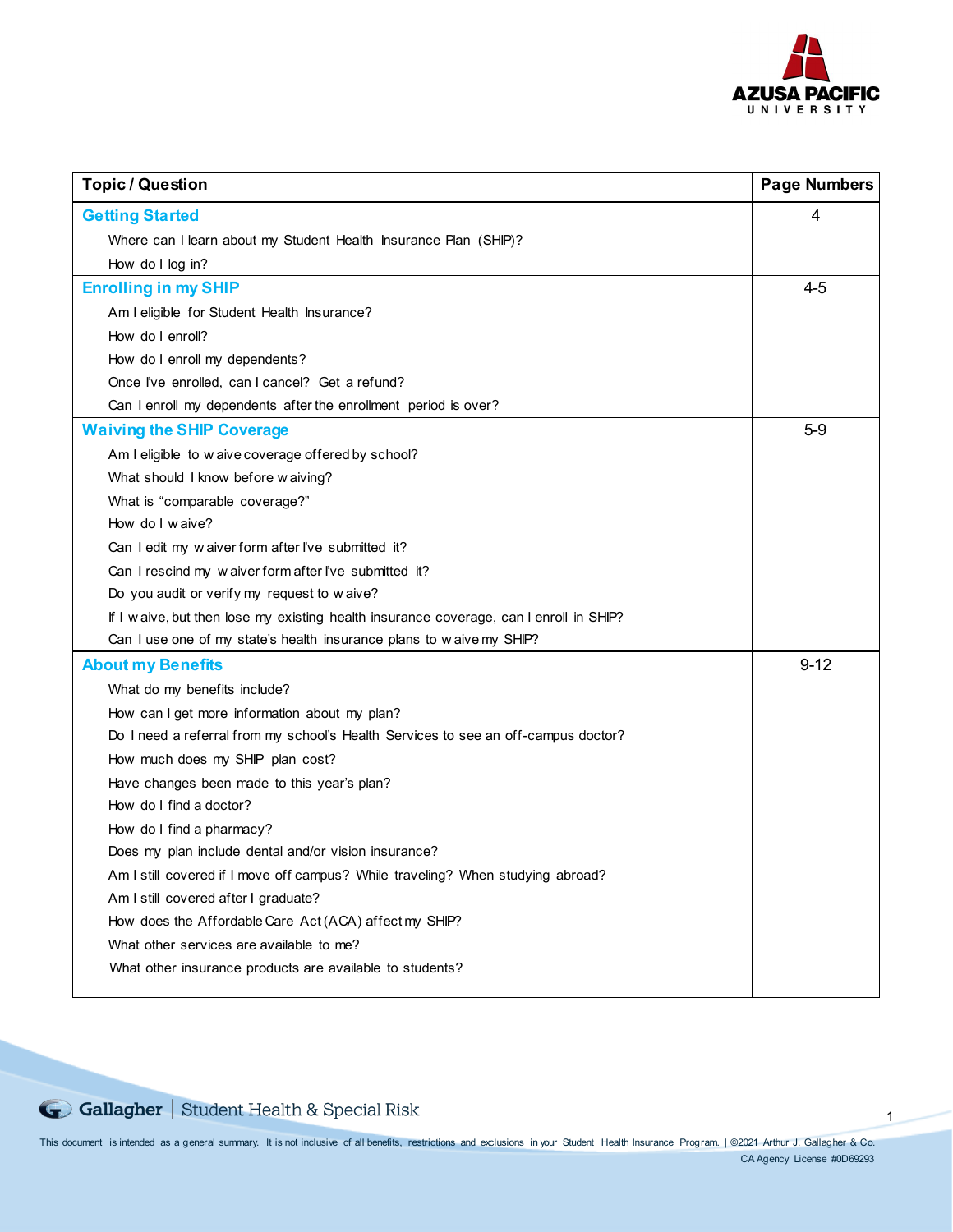![](_page_2_Picture_0.jpeg)

| <b>Topic / Question</b>                | <b>Page Numbers</b> |
|----------------------------------------|---------------------|
| <b>General Account Information</b>     | $13 - 14$           |
| How do I obtain an ID card?            |                     |
| How do I obtain a tax form?            |                     |
| How do I print my verification letter? |                     |
| How do I view my account information?  |                     |
| How do I change my address?            |                     |
| Who do I contact?                      |                     |

G Gallagher | Student Health & Special Risk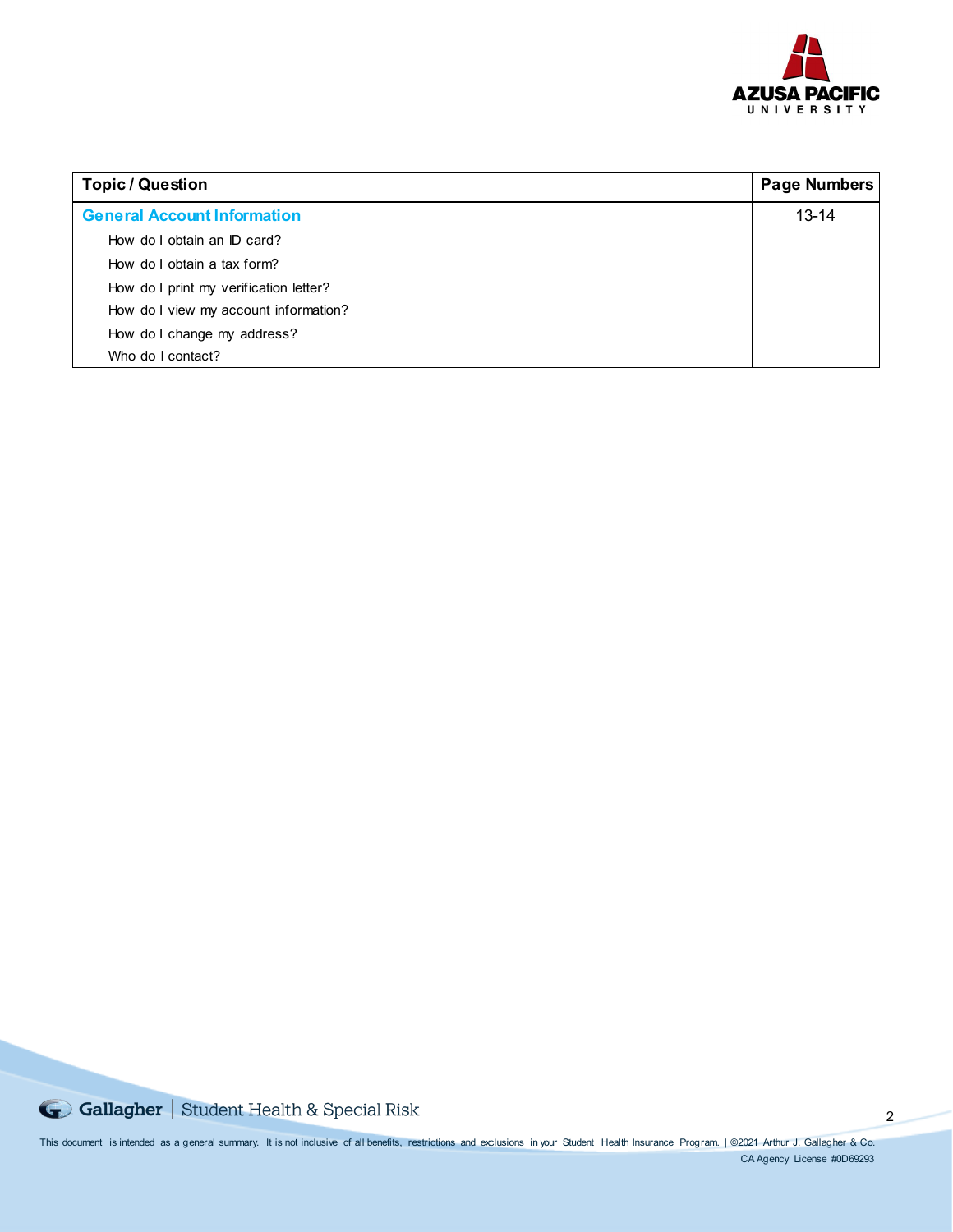![](_page_3_Picture_0.jpeg)

# **Getting Started**

- **Q Where can I learn about the Student Health Insurance Plan (SHIP)?**
- A Go to [www.gallagherstudent.com/apu](http://www.gallagherstudent.com/apu)
- **Q How do I log in?**
- A 1. Go t[o www.gallagherstudent.com/apu](http://www.gallagherstudent.com/apu).
	- 2. Under "Profile", enter your email address and click LOG IN
	- *3.* **First Time Users:** An email from Gallagher Student Health has been sent to your student email with a temporary password. Click on the link provided in the email and insert the temporary password. (If you did not receive a temporary password, you can choose the 'Forgot your password?' option on the login page*.*

# **Enrolling in my SHIP**

**Q Am I eligible for student health insurance?**

A All domestic undergraduate students who are enrolled in 7 or more credit hours (at least 3 credit hours must be taken on campus) or are living in on-campus housing and all international students, visiting faculty and scholars and other persons possessing and maintaining a current passport and valid visa status (F-1, J-1, or M-1) are automatically enrolled in this insurance plan and the premium for coverage is added to their tuition billing.

You must actively attend classes for at least the first 31 days after your policy begins. Home-study, correspondence, and online courses do not fulfill this requirement.

# **Q How do I enroll?**

- A 1. Go t[o www.gallagherstudent.com/apu](http://www.gallagherstudent.com/apu).
	- 2. Follow the login Instructions.
	- 3. Click green 'Enroll' button under the 'Plan Summary' tile.
	- 4. Follow the instructions to complete the form.

# **Q How do I enroll my dependents?**

- A 1. Go t[o www.gallagherstudent.com/apu](http://www.gallagherstudent.com/apu).
	- 2. Follow the login Instructions.
	- 3. Click the green 'Enroll' button under the 'Plan Summary'.

![](_page_3_Picture_21.jpeg)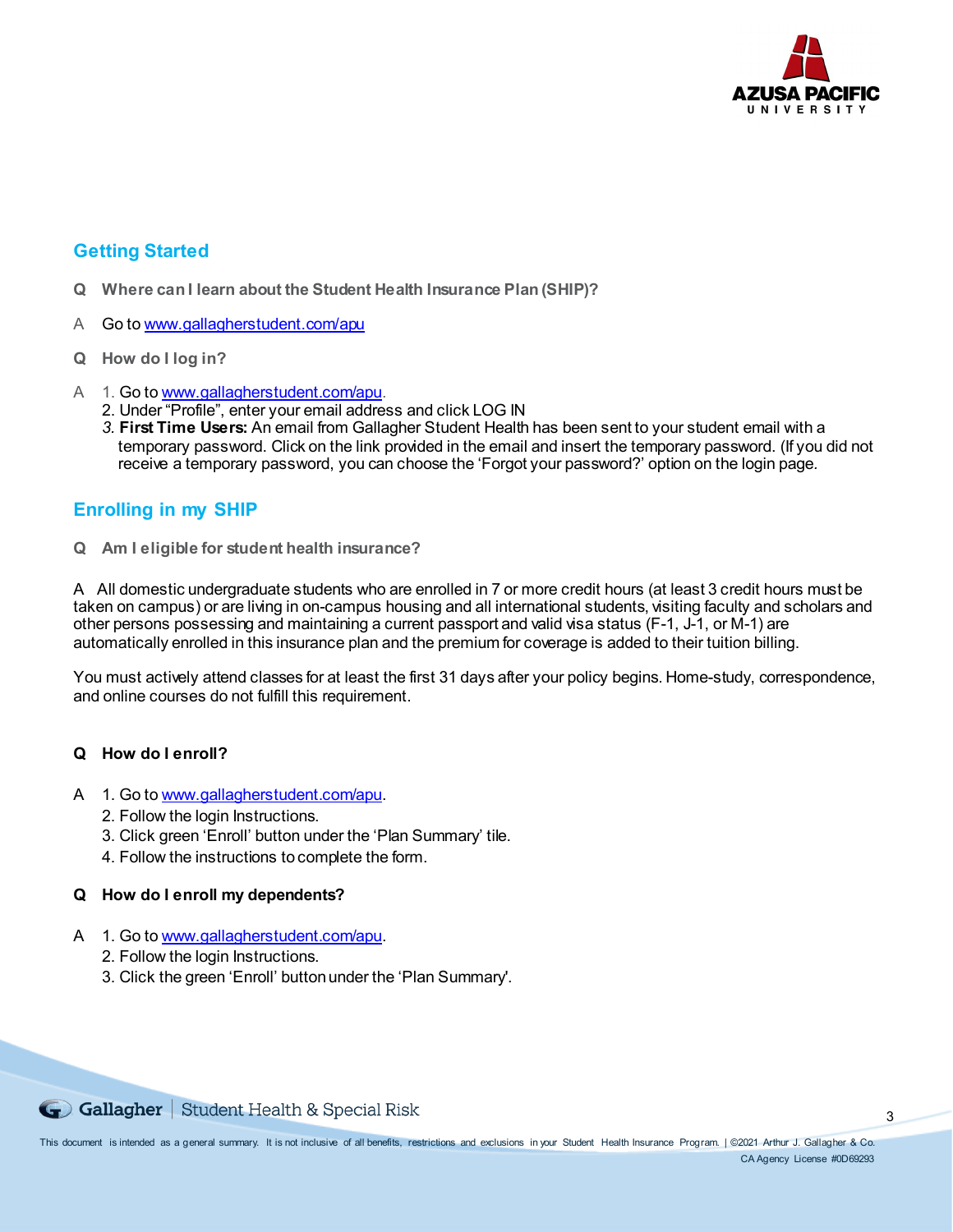![](_page_4_Picture_0.jpeg)

4

4. Follow the instructions to complete the form to enter and enroll your "Dependent Spouse/Partner" and/or "Dependent Children".

# **Q Once enrolled, can I cancel? Get a refund?**

A Once you're enrolled in SHIP, you will remain enrolled in it for that coverage period. You have no option to terminate coverage unless you enter the armed forces. In that case we will refund, or your student account will be credited, a pro-rated share of your premium. If you are an international student who is withdrawing or graduating from your school and returning to your home country, you may qualify for a refund of premium.

# **Q Can I enroll my eligible dependents?**

A Yes, you can enroll your eligible dependent(s) by going t[o www.gallagherstudent.com/apu](http://www.gallagherstudent.com/apu) logging in, and clicking on "ENROLL."

Note: You must purchase dependent insurance for the same coverage period as your own coverage; it can't be for a longer or shorter period than your own. For example, if you enroll for fall coverage, your dependents need to be enrolled for fall coverage; you wouldn't be able to enroll them for annual coverage. If you enroll for fall coverage and do not enroll your dependents at that time, you cannot enroll your dependents unless a qualifying event occurs.

## **Q Can I enroll my dependents outside of the open enrollment period?**

- A You can only add eligible dependent(s) outside of the enrollment period if one of these qualifying events occurs:
	- You get married
	- You have a child
	- You get divorced
	- Your dependent enters the country for the first time
	- Your dependent loses coverage under another insurance plan

## **Waiving the SHIP Coverage**

# **Q Am I eligible to waive?**

A To be eligible to waive your SHIP, you must be currently enrolled in a health insurance plan that meets your school's waiver requirements. Waiver requirements include being enrolled in a health insurance plan that is fully-compliant with all provisions of the Affordable Care Act (ACA), requires you to have access to providers near campus and to have coverage for services beyond urgent and emergency services. Therefore, if you are enrolled in an out-of-state HMO, your coverage will likely be limited—or not available—outside of your HMO's service area and will not meet your school's waiver requirements.

Gollagher Student Health & Special Risk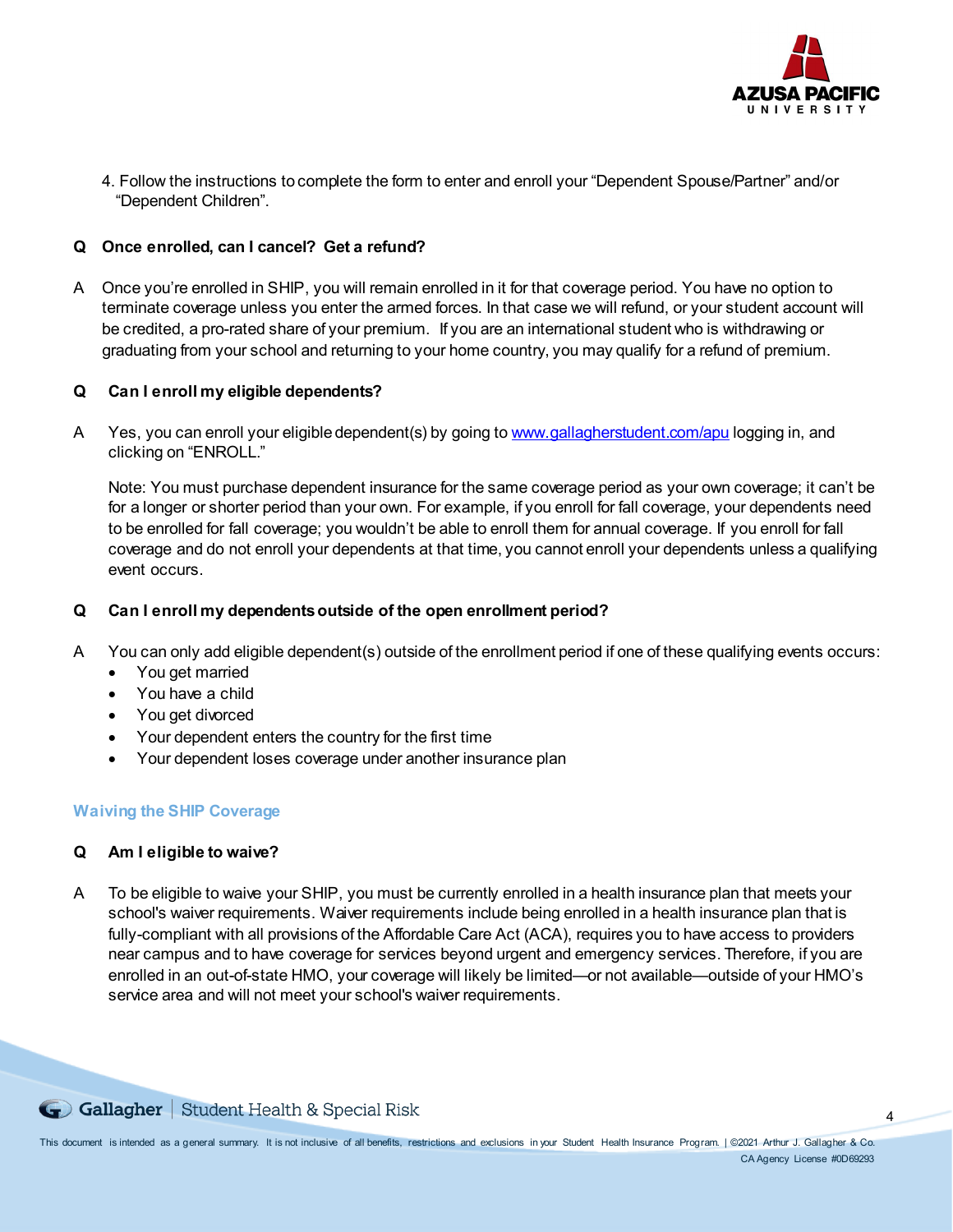![](_page_5_Picture_0.jpeg)

# **Q What should I know before waiving?**

- A Before waiving coverage, review your current policy and then consider these questions:
	- Is your plan fully-compliant with the ACA? This means services should include, but aren't limited to:
		- Preventive and non-urgent care (this includes most immunizations)
		- Prescription drugs
		- Emergency care
		- Mental health and substance abuse treatment
		- Surgical care
		- Inpatient and outpatient hospitalization
		- Lab work
		- Diagnostic x-rays
		- Physical therapy and Chiropractic Care
		- Immediate coverage for pre-existing conditions
		- No annual maximum benefits
	- Does your plan's provider network have doctors and hospitals near campus?
	- If you plan to travel elsewhere during the course of the year, does your coverage also extend to these areas?
	- Is the annual cost of your SHIP less expensive than the deductible of your private plan? The cost of being added as a dependent to your parents' plan? Be sure to compare deductibles and total out-of-pocket costs, not just the annual premium.
	- Does your current plan call for administrative pre-requirements, pre-certification, or primary-care physician referrals? Keep in mind that physician referrals may delay your access to treatment.
	- Are you an international student? If so, you won't be able to waive coverage.

If you don't complete a waiver form by the published deadline, you will be automatically enrolled in and billed for your SHIP.

If you decide to waive coverage, you won't have another opportunity to enroll in SHIP until the following plan year unless you experience a qualifying event.

• For more information about the ACA, visit: https://www.hhs.gov/healthcare/about-the-aca/index.htm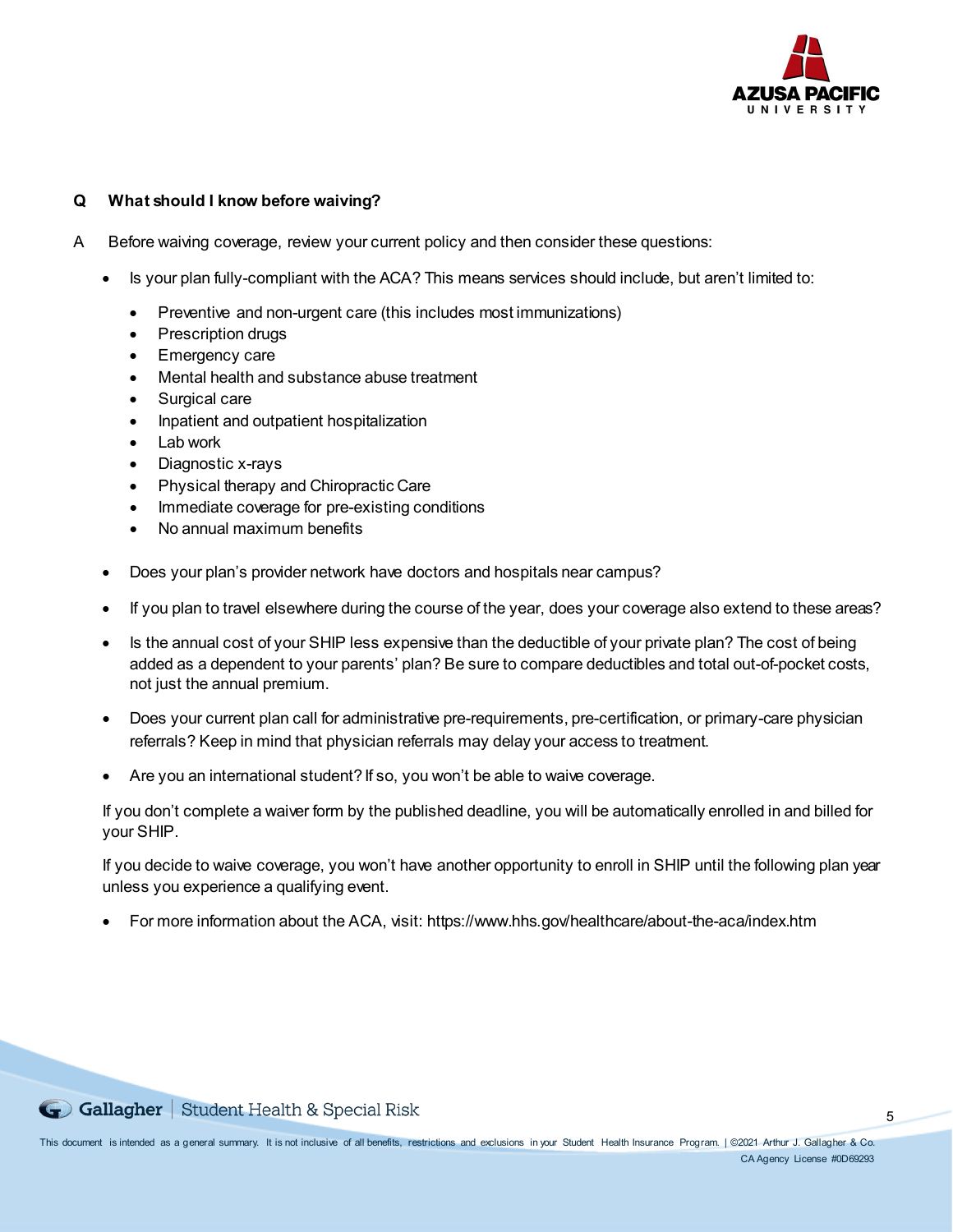![](_page_6_Picture_0.jpeg)

# **Q What is comparable coverage?**

A Comparable coverage means your health insurance plan needs to meet your school's waiver requirements, which may include being fully-compliant with all provisions of the Affordable Care Act (ACA).See "What should I know before Waiving?"

Non-comparable health plans include:

- Those that only provide emergency services
- International plans (includes plans not filed in the US)
- Travel insurance plans
- Health care sharing plans (includes Christian Ministries & Liberty Health Share)
- Out-of-state Medicaid plans
- Out-of-State HMOs or EPOs
- Plans from insurance companies not located within the United States
- Prescription discount plans

## **Q How do I waive health insurance coverage?**

- A 1. Go t[o www.gallagherstudent.com/apu](http://www.gallagherstudent.com/apu).
	- 2. Follow the login Instructions.
	- 3. Click the yellow 'Waive' button under the 'Plan Summary' tile.
	- 4. Follow the instructions to complete the form.
	- 5. A reference number will be emailed upon submission, however final determination may take 24-48 hours.

**NOTE:** Students who waive health insurance coverage are waiving the entire year. Only new students will be able to waive for the Spring semester.

## **Q Will you audit or verify my waiver request?**

A We will not verify the information provided on your waiver. It is your responsibility to review the SHIP material to be sure your health insurance plan meets your school's waiver requirements. However, if you're covered by an out-of-state Medicaid plan, your request to waive may be denied as this plan will only cover you for emergency situations outside of the plan's service area. If you elect to waive, you will be responsible for any medical expenses you incur.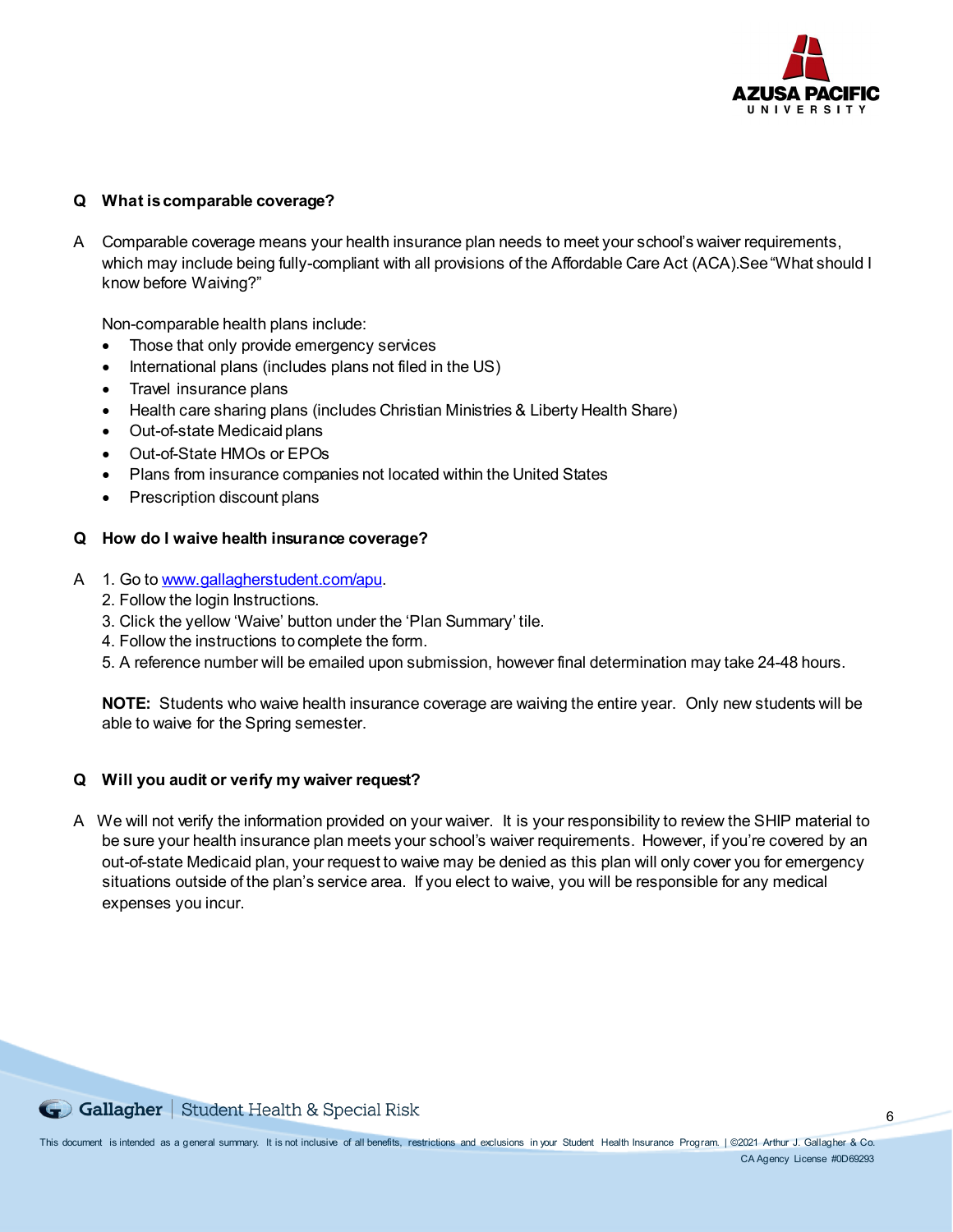![](_page_7_Picture_0.jpeg)

# **Q Can I edit my form after I've submitted it?**

- A Yes, if it's before your waiver/enrollment deadline of September 30, 2021.
	- 1. Go t[o www.gallagherstudent.com/apu](http://www.gallagherstudent.com/apu).
	- 2. Follow the login Instructions.
	- 3. Navigate to "Account Details".
	- 4. Click "Edit Waiver".
	- 5. Select the form you want to edit.
	- 6. Update the form as needed.
	- 7. Click "Update & Submit".
	- **NOTE:** You can edit your waiver up to 5 times.

You may not edit your form after September 13, 2021.

## **Q Can I rescind my form after I've submitted it?**

- A Yes, only if it's before your waiver/enrollment deadline of September 30, 2021.
	- 1. Go t[o www.gallagherstudent.com/apu](http://www.gallagherstudent.com/apu).
	- 2. Follow the login Instructions.
	- 3. Navigate to "Account Details".
	- 4. Click "Click here to rescind your waiver".
	- 5. Click "Rescind My Waiver".

**NOTE:** Once waiver is rescinded, this action cannot be reversed.

You may not edit your form after September 30, 2021.

# **Q If I waive, but then lose my coverage, can I enroll in SHIP?**

- A If you waive SHIP and then lose coverage under that plan, you need to go t[o www.gallagherstudent.com/apu](http://www.gallagherstudent.com/apu). Login, click on "Enroll-Qualifying Life Event", complete the online form, and upload the required supporting document such as birth certificate for a newborn, marriage certificate, or loss of coverage letter from your prior health insurance company showing the last day of coverage. Make sure you read the form carefully as it contains very specific information on the Qualifying Life Event process. Qualifying events include:
	- Reaching the age limit of another health insurance plan
	- Loss of health insurance through marriage or divorce
	- Involuntary loss of coverage from another health insurance plan

 If your enrollment in SHIP is on a voluntary basis, there is no option for the Qualifying Life Event process if you lose coverage with your current health insurance plan.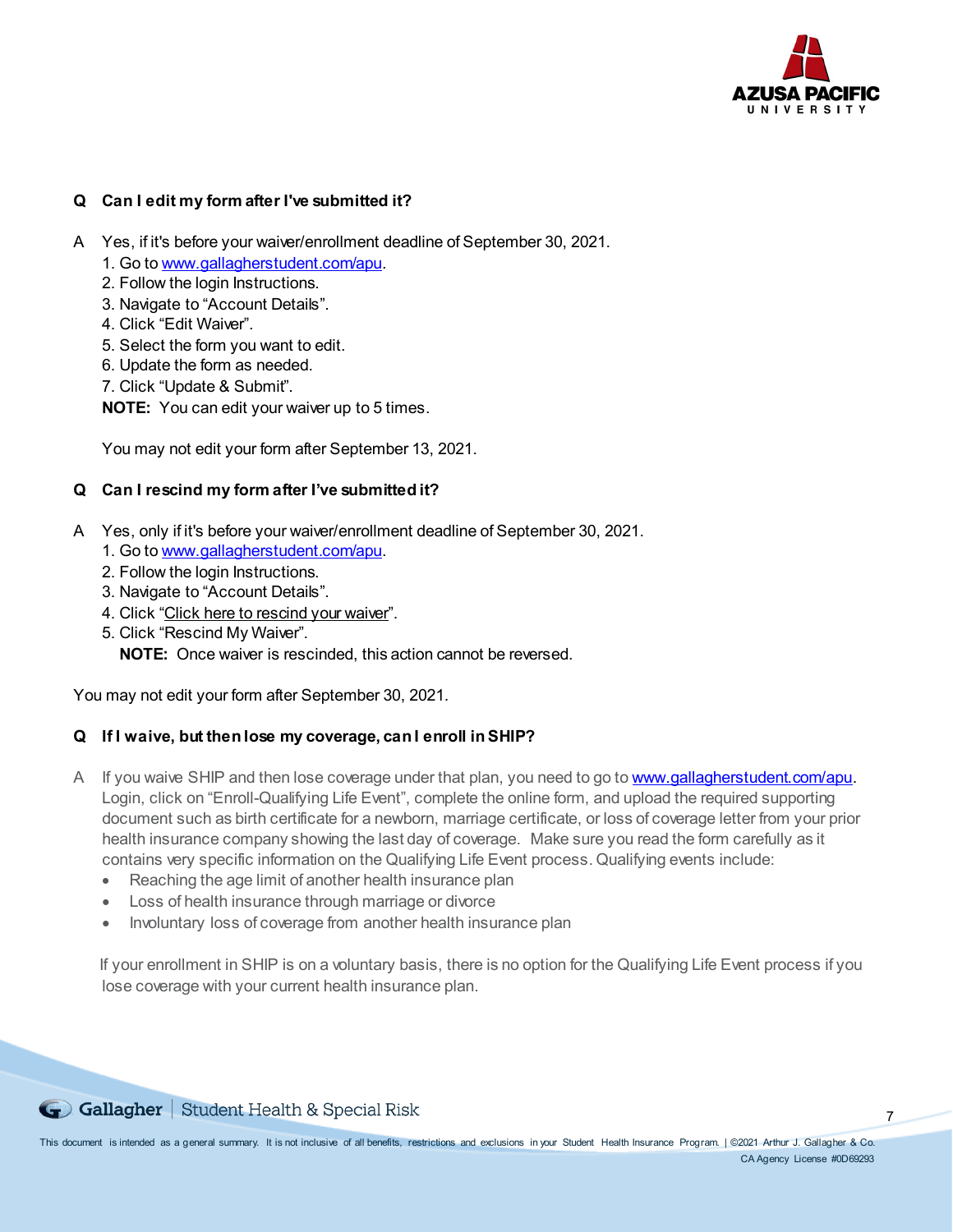![](_page_8_Picture_0.jpeg)

# **Q May I use one of my state's health insurance plans to waive my SHIP?**

A If you live in the state where you are attending school and bought insurance through your state's marketplace, you may be able to waive your SHIP. Please review these plans carefully. Many of them will have a higher deductible and copayments and lower coinsurance than that of your SHIP premium. This will increase your outof-pocket costs. Also, many of these plans are HMOs with restrictive provider networks. Look at the provider network to be sure that you'll have In-Network providers near your campus.

Are you an international student? If so, then purchasing a subsidized marketplace plan or the state's Medicaid plan may jeopardize your visa status.

# **About My Benefits**

# **Q What do my benefits include?**

A. Your SHIP is fully compliant with the Affordable Care Act (ACA) and all other federal and state mandates. It pays for a wide range of medical services, including hospital room and board, inpatient and outpatient surgical procedures, labs and x-rays, chemotherapy and radiation, inpatient and outpatient mental health services, physician office visits, consultant visits, ambulance, emergency care and prescription drugs. It also covers intercollegiate sports injuries the same as any other Injury.

It covers preventive care services at no cost when you use In-Network providers. This includes routine physicals and examinations, screenings, GYN examinations and most immunizations.

It pays for 80% of your medical fees when you use In-Network providers. This is the advantage to using innetwork providers. When you use Out-of-Network providers the coinsurance is less which means your potential out-of-pocket costs are more. You will also be responsible for paying any deductibles and applicable office visit and prescription drug copayments.

- It has a \$150 per policy year deductible for In-Network services and a \$300 per policy year deductible for Out-of-Network services.
- Prescription drugs are covered for a 30-day supply after:
- a \$10 copay for a generic/Tier-1 drug
- a \$30 copay for a preferred brand name/Tier-2 drug,
- a \$60 copay for a non-preferred brand name/Tier-3 drug.

Note: in some cases, prescription drugs may have a supply or quantity limit or require your doctor to get a Prior Authorization before you can pick-up your prescription. You can see review your plans' pharmacy list or formulary by visiting your school's page a[t www.gallagherstudent.com/apu](http://www.gallagherstudent.com/apu).

**Q How can I get more information about my plan?**

Gollagher | Student Health & Special Risk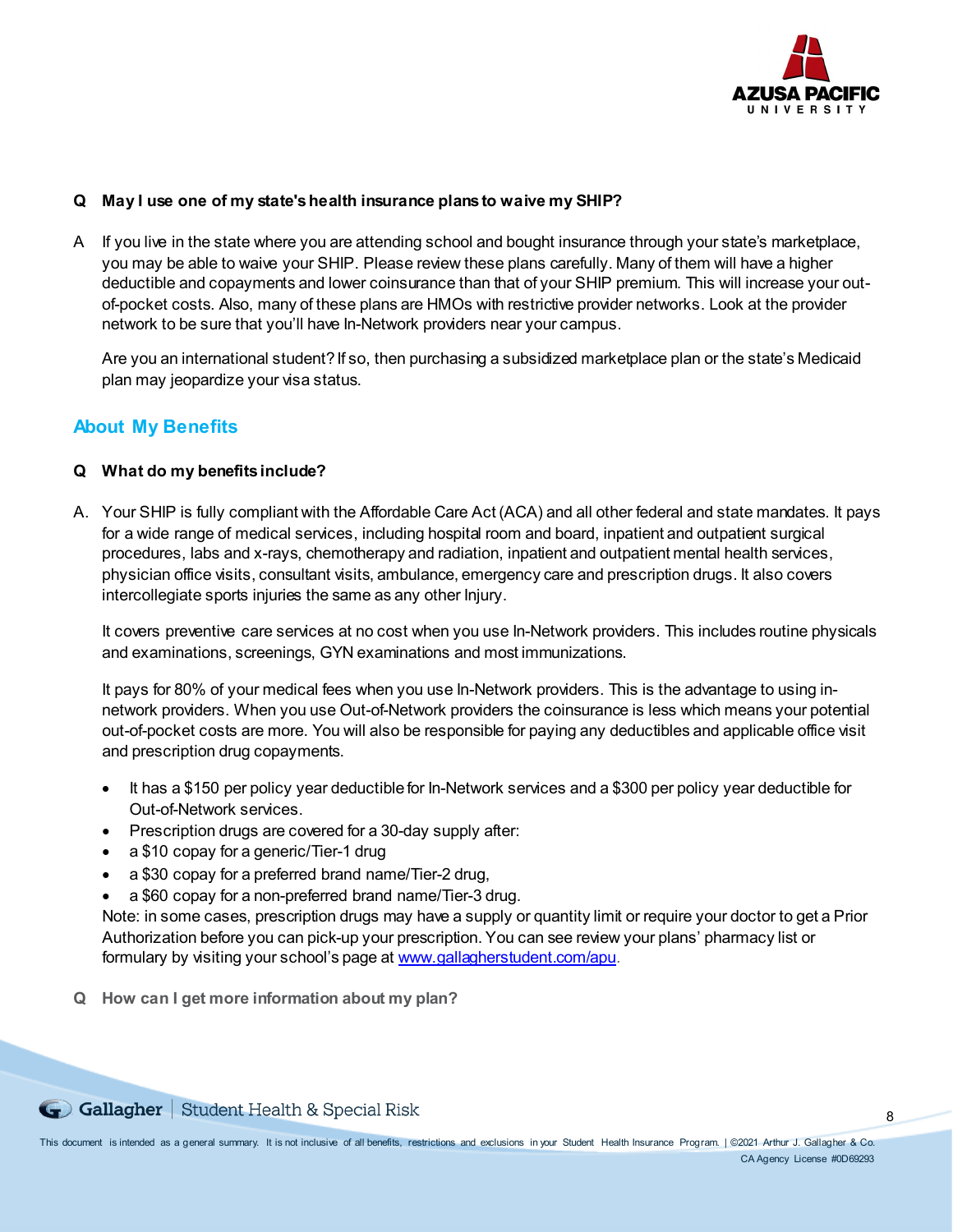![](_page_9_Picture_0.jpeg)

## A Go to: [www.gallagherstudent.com/apu](http://www.gallagherstudent.com/apu).

## **Q Do I need a referral from my school's HealthServices to see an off-campus health provider?**

A Yes, you need a referral before you see an off-campus provider. Without one, your health benefits could be denied or reduced. To see how referrals works and any exceptions to the referral process, check out your SHIP brochure.

## **Q How much does my student health insurance cost?**

A See chart below

|                            | <b>Fall</b><br>08/15/2021 - 01/05/2022 | <b>Spring/Summer</b><br>01/06/2022 - 08/14/2022 |
|----------------------------|----------------------------------------|-------------------------------------------------|
| <b>Enrollment Deadline</b> | September 30, 2021                     | <b>January 22, 2022</b>                         |
| <b>Student</b>             | \$634                                  | \$927                                           |
| <b>Spouse</b>              | \$634                                  | \$927                                           |
| <b>One Child</b>           | \$634                                  | \$927                                           |
| 2 or more Children         | \$1,268                                | \$1,854                                         |

## **Q Have changes been made to this year's plan?**

A Here are the changes made for the 2021-2022 Year:

- Out of pocket maximum increased from \$1500 to \$3000
- Emergency Room (ER) Copay increased from \$50 to \$100

# **Q How do I find a doctor?**

A 1. Go to [www.gallagherstudent.com/apu](http://www.gallagherstudent.com/apu) 2. Click on "Find a Doctor".

# **Q How do I find a pharmacy?**

- A 1. Go t[o www.gallagherstudent.com/apu](http://www.gallagherstudent.com/apu) 2. Click on "Pharmacy Program".
- **Q Does my SHIP plan include dental and/or vision insurance?**

Gollagher | Student Health & Special Risk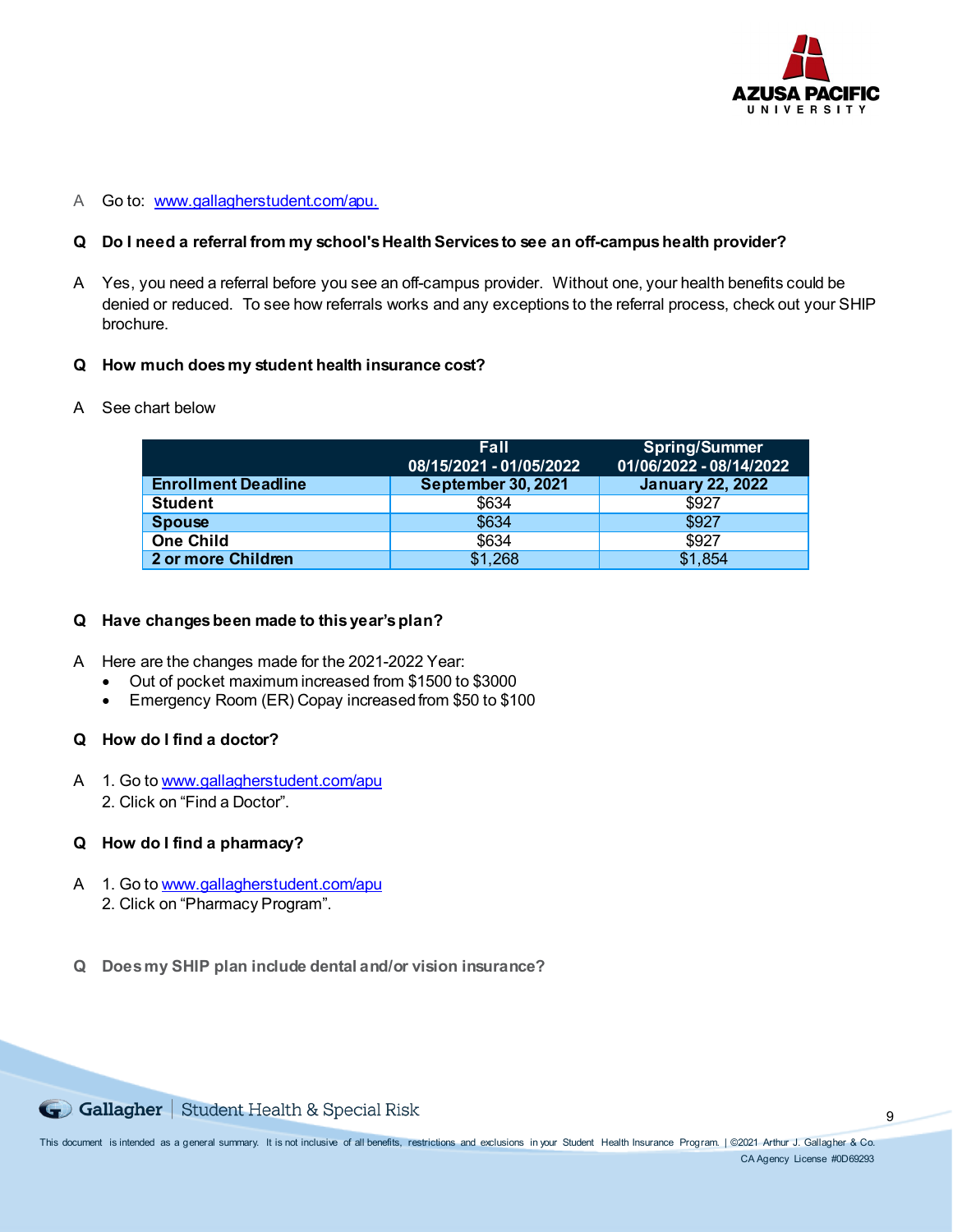![](_page_10_Picture_0.jpeg)

A If you're 18 or younger, SHIP provides preventive dental and vision benefits as required by the Affordable Care Act. Refer to your SHIP brochure or certificate of coverage for details.

For other dental and vision options, see "Are there other products and services available to me?"

# **Q Am I still covered if I live off campus? While traveling? When studying abroad?**

A Yes, your plan covers you wherever you are. As long as you're enrolled in SHIP and paid the premium, you'll be covered. Your plan also provides you with 24 hour Worldwide Travel Assistance which includes services ranging from a lost passport to helping with emergency medical assistance or arranging for emergency medical evacuation or repatriation of remains. It's important to contact GeoBlue at -833-511-4763 before making arrangements on your own. Otherwise these services will not be covered.

Other information about seeking medical care abroad:

- Always keep your SHIP ID card with you.
- Save a copy of the plan brochure and/or bookmark your student health website.
- If you get sick while abroad, you will likely need to pay for your care first and then need submit bills for reimbursement. Your covered expenses will likely be considered an out-of-network expense.
- Before you submit claims for reimbursement, have the itemized bill(s) translated into English. Also include a letter informing the claims administrator you already paid for the healthcare service and need to be reimbursed.
- Write your name, ID number, address and school name are on your bill(s). This will help the claims company process your reimbursement request correctly and promptly.

## **Q Am I still covered after I graduate?**

A. You will be covered under your SHIP until the end of the policy period for which you are enrolled in SHIP and have paid your premium. If you enrolled and paid for the fall semester and graduate in December, you will be covered until the end of the fall semester coverage period. If you enrolled and paid for annual or spring/summer coverage and graduate in the spring, you will be covered until the end of the policy year. You won't be able to continue your coverage after your policy terminates.

## **Q How does the ACA affect my SHIP?**

A. Your SHIP fully complies with the ACA. Being ACA compliant means your plan offers essential health benefits which includes certain preventive services such as annual physical and gynecology exams and some immunizations. It also covers pre-existing conditions without any waiting period.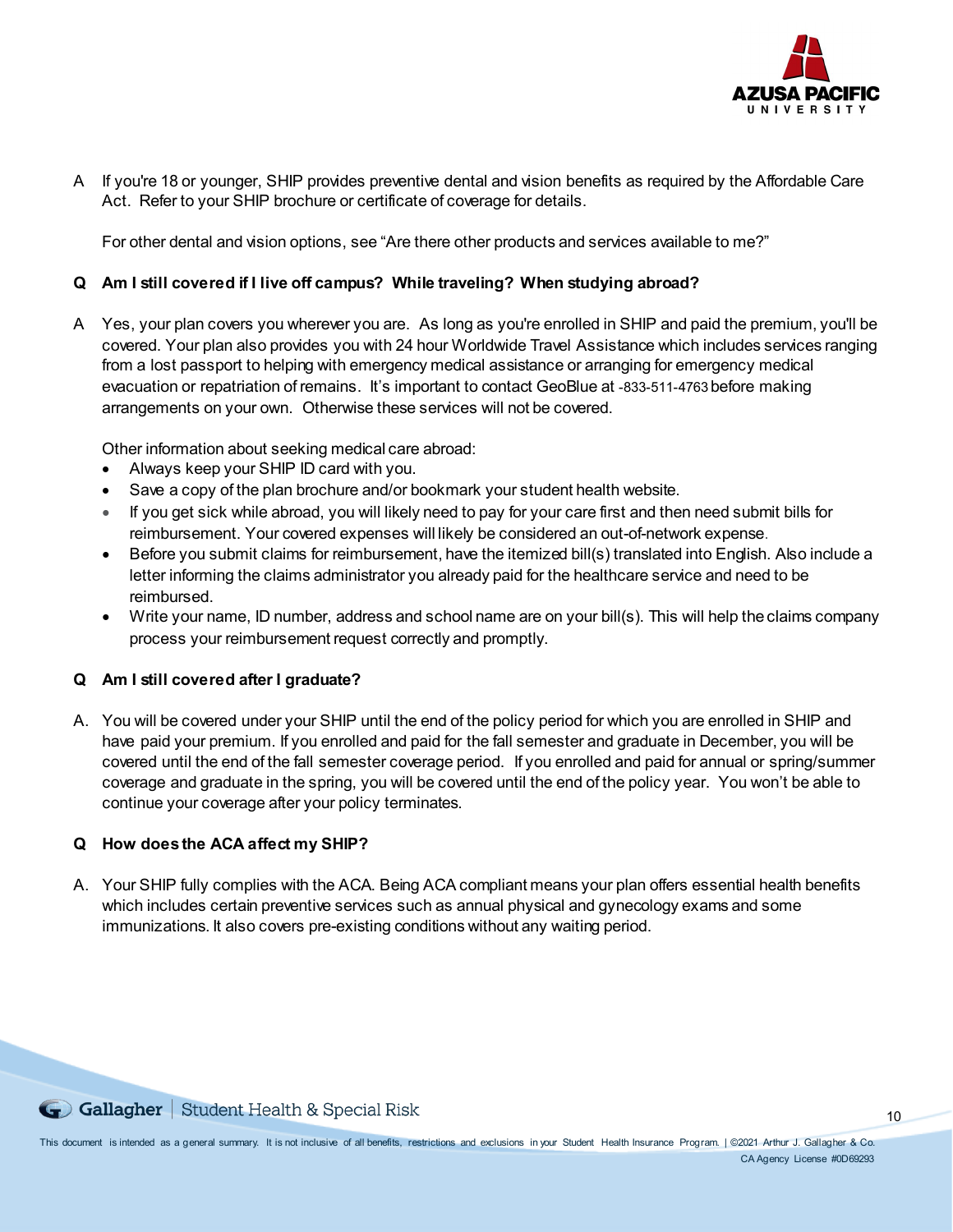![](_page_11_Picture_0.jpeg)

There is no longer a federal tax penalty for not having health insurance, but the mandate to have health insurance remains. There are some states that have kept a state tax penalty for not having health insurance as well as having additional insurance requirements.

If you are under the age of 26, you may be eligible to enroll as a dependent on your family's employer/group health insurance plan. Contact that plan for more information.

# **Q What other servicesavailable to me through my SHIP?**

- A. The following services are included and complement your SHIP program:
	- **Basix Dental Savings —** an exclusive network of providers provides discounts on dental services from routine care to major dental work and can save you 20% to 50% off the cost of dental care.
	- **EyeMed Vision —** through this program you can receive discounted services for eye exams, glasses or contact lenses at participating EyeMed providers. You can use your EyeMed discounts as often as you like.
	- **SilverCloud –** an online behavioral health platform that provides behavioral health care and support for enrolled students. The platform delivers clinically proven, evidenced-based content, programs and support for depression, anxiety. Stress, resilience and sleep programs, anytime, anywhere.
- **Q What other insurance products available to students?**
- A The following services are also available to students:
	- **Personal property and RentersInsurance** are available to all students on a voluntary basis and covers you while on- or off-campus, at home, or abroad. All of your belongings including cell phones, laptops, clothing, books and much more are protected from accidental damage, theft, fire damage and water damage. For details, go to www.gallagherstudent.com/property to get a quote and enroll. Please visit www.gallagherstudent.com for complete details about additional insurance products and how to enroll.
	- **Dental or Vision Insurance Plans are available** to all students to purchase on a voluntary basis at an additional cost. Go to www.gallagherstudent.com/dental or www.gallagherstudent.com/vision. The types of plans and availability of plans vary by state. All students are eligible to enroll, you do not have to be enrolled in SHIP.

# **General Account Information**

**Q How do I obtain an ID Card?**

Gollagher Student Health & Special Risk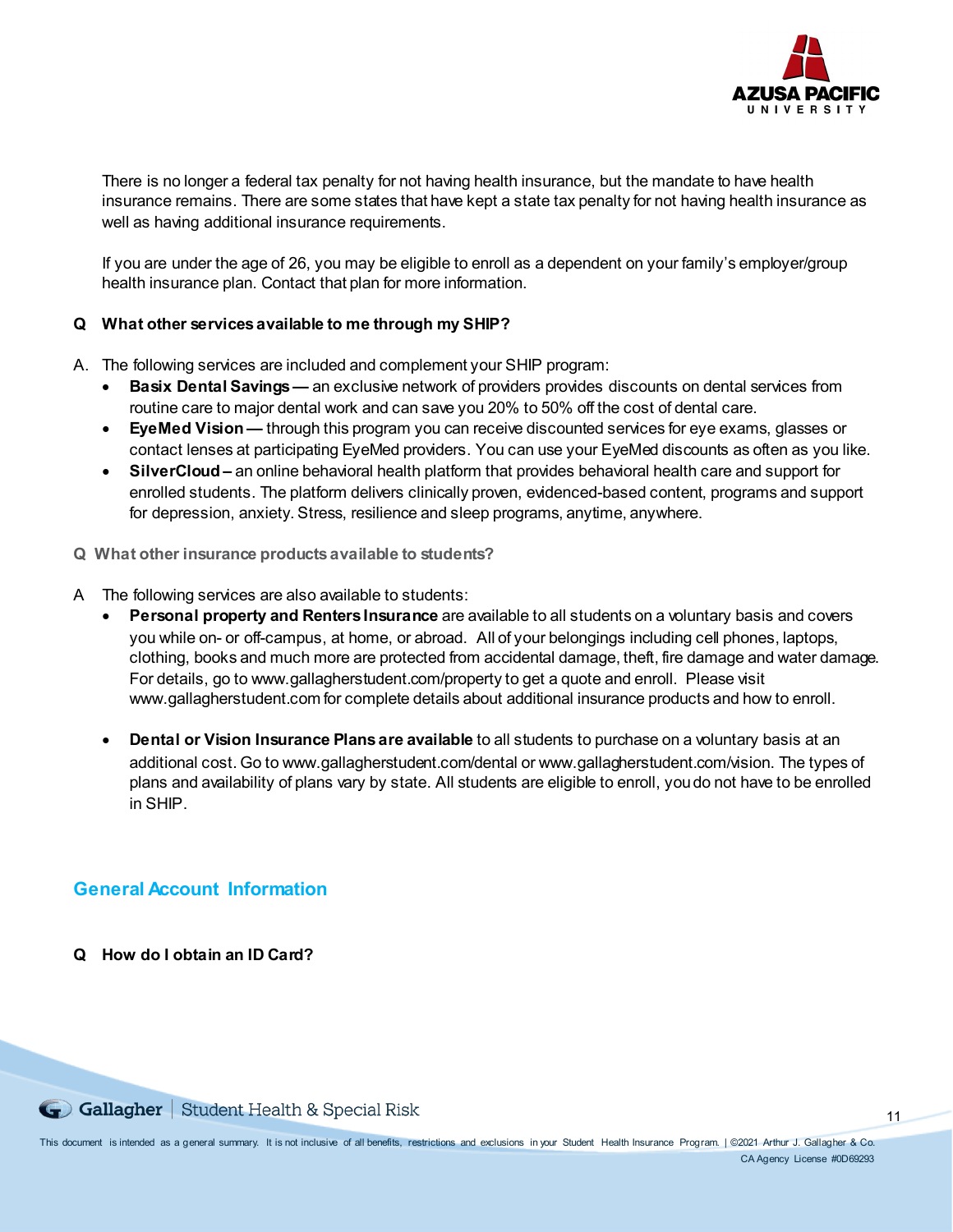![](_page_12_Picture_0.jpeg)

A ID cards are usually available 5-7 business days after your enrollment is processed by Anthem. ID cards are available online through the Sydney Health app available in the App Store or Google Play.

To access your ID card:

- 1. Register o[n www.anthem.com/ca](http://www.anthem.com/ca) or the Sydney Health mobile app with your student I.D.
- 2. Once you're logged in, check to make sure your ID Card preference is set to 'digital'.

Here you will have instant access to:

- Your member ID card.
- The Find a Doctor tool.
- More information about your plan benefits.
- Health tips that are tailored to you.
- LiveHealth Online and 24/7 NurseLine.
- Student support specialists

## **Q How do I obtain a tax form?**

A If the federal government requires reporting of health insurance coverage for 2021, tax forms will be mailed to the address on file by either the Insurance Carrier or the Claims Administrator. Please refer to the Important Contact Information Section of this document for further information.

## **Q How do I print my verification letter?**

- A Verification Letters are usually available 5-7 business days after your eligibility is confirmed.
	- 1. Go t[o www.gallagherstudent.com/apu](http://www.gallagherstudent.com/apu).
	- 2. Follow the login Instructions.
	- 3. Navigate to "Account Details".
	- 4. Click "Verification of Coverage".

## **Q How do I change my address?**

A Please contact your school to update your address.

## **Q Who do I contact?**

A See the guide below:

Gollagher | Student Health & Special Risk